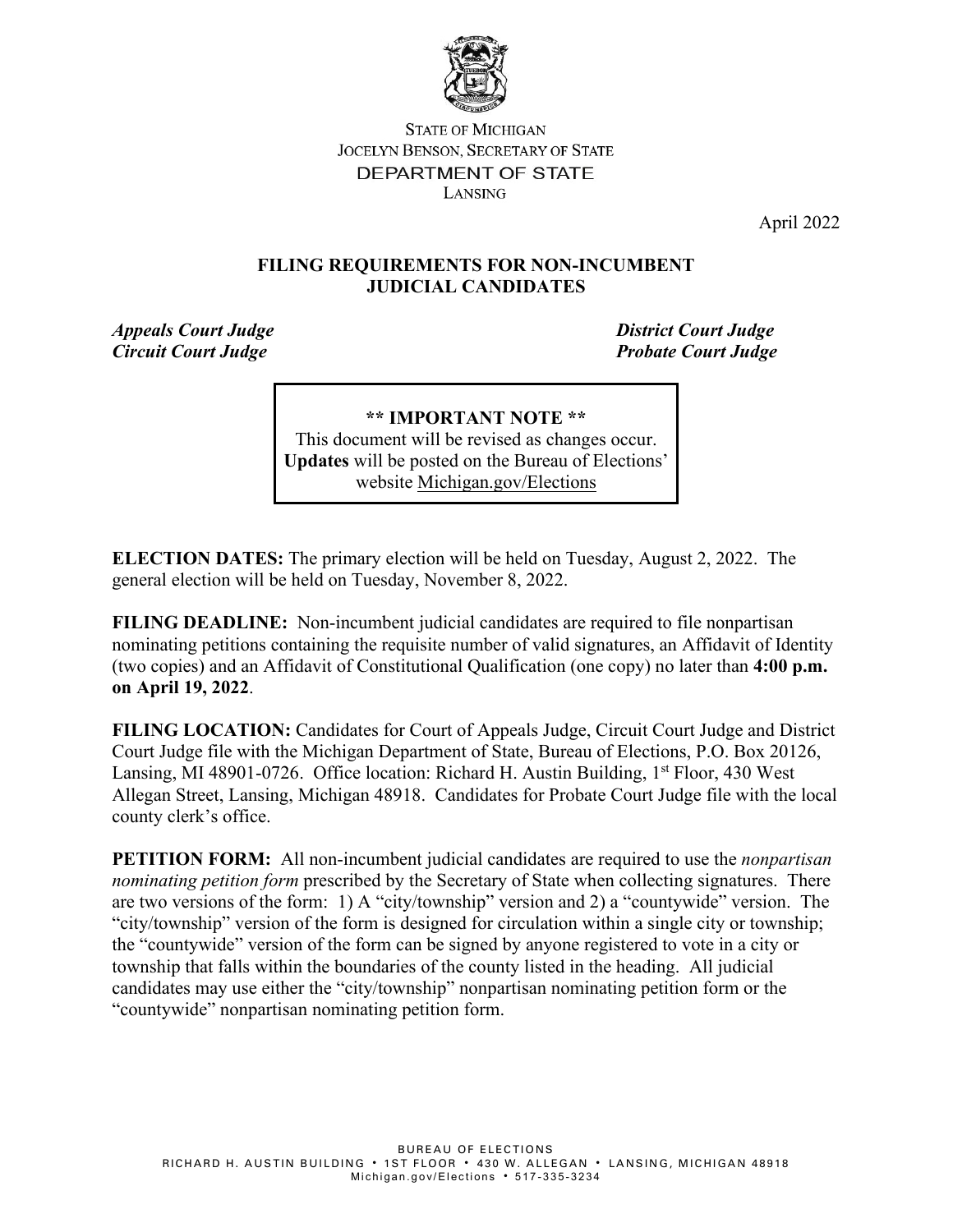Page 2

**REQUIRED AFFIDAVITS:** Non-incumbent candidates who file for the office of Appeals Court Judge, Circuit Court Judge, District Court Judge or Probate Court Judge are required to file an Affidavit of Identity (two copies) and an Affidavit of Constitutional Qualification (one copy). The required affidavits can be obtained from the Michigan Department of State's Bureau of Elections in Lansing or on the Bureau's website: [Michigan.gov/Elections.](https://www.michigan.gov/sos/0,4670,7-127-1633---,00.html) A candidate who fails to file the required documents by the filing deadline (no later than 4:00 pm on April 19, 2022) is ineligible to appear on the ballot. All documents must be filed at the same time.

Michigan election law requires any candidate filing an Affidavit of Identity to state on the form that at the date the affidavit was executed, "all statements, reports, late filing fees, and fines required of the candidate, or any candidate committee organized to support the candidate's election under the Michigan Campaign Finance Act … have been filed or paid." All judicial candidates are subject to the Campaign Finance Compliance Statement requirement. This remains true even if the candidate maintains a "Reporting Waiver." Failure to sign the statement or signing a false statement will result in your disqualification.

**AFFIXING OFFICE DESIGNATION ON PETITION:** Petitions for a judicial office must bear the appropriate designation listed below to indicate the office sought by the candidate. Note that "incumbent" position means a position held by a judge who is seeking reelection to his or her seat; "non-incumbent" position means a position held by a judge who is not seeking reelection to his or her seat or the position is vacant.

- Regular Term Incumbent Position
- Regular Term Non-Incumbent Position
- Partial Term Incumbent Position\*
- Partial Term Non-Incumbent Position\*
- New Judgeship
- \* Add expiration date of term if more than one partial term will be filled in judicial district. The terms "vacancy," "partial term" and "unexpired term" are interchangeably used to reference a judicial position which will be filled at an election for less than the full term.

**OBTAINING INFORMATION ON APPROPRIATE OFFICE DESIGNATION:** Michigan election law stipulates that in instances where a candidate for Court of Appeals Judge, Circuit Court Judge, District Court Judge or Probate Court Judge seeks election in a district where there are a combination of "new" positions, "incumbent" positions and/or "non-incumbent" positions to fill, the candidate must "apply to the Bureau of Elections for a written statement of office designation to correspond to the judgeship sought by the candidate." The designations listed in the following charts are provided to fulfill this information requirement. (See *Petition Signature Requirements and Office Designations* below.)

Michigan election law directs the Bureau of Elections to designate a judicial position as an "incumbent" position in any instance where 1) there is an incumbent judge eligible to seek reelection to the position and 2) the deadline for filing the Affidavit of Candidacy (March 21, 2022) has not yet elapsed. If the incumbent judge does not file for reelection by the deadline for submitting an Affidavit of Candidacy, the amendment directs the Bureau of Elections to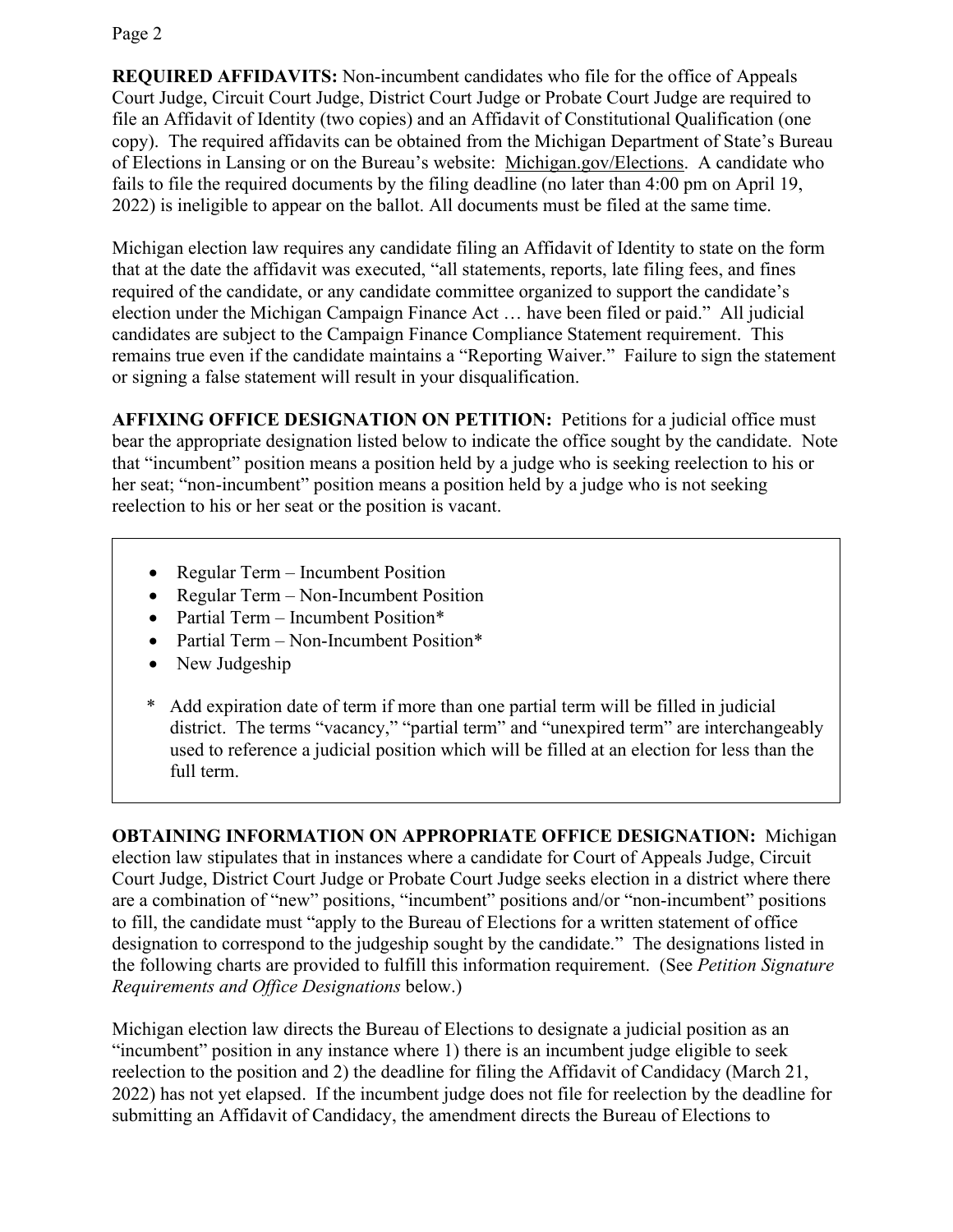redesignate the position as a "non-incumbent" position and notify all candidates seeking election in the judicial district that a "non-incumbent" position exists. The Law further stipulates that in such instances, 1) nominating petition sheets circulated for the "non-incumbent" position after the Affidavit of Candidacy filing deadline (March 21, 2022) shall bear an office designation of "non-incumbent" position and 2) signatures collected prior to the Affidavit of Candidacy filing deadline with "incumbent" office designation may be filed along with the "nonincumbent" nominating petitions. The Affidavit of Candidacy filing deadline established for the August 2, 2022 primary elapses at 5:00 p.m. on March 21, 2022.

**WITHDRAWAL DEADLINE:** Judicial candidates who file petitions for the August 2, 2022 primary ballot who wish to withdraw from the election must submit a written notice of withdrawal to the filing official no later than **5:00 p.m. on April 22, 2022.**

**SIGNATURE REQUIREMENTS:** The petition signature requirements imposed on candidates who seek the office of Appeals Court Judge, Circuit Court Judge, District Court Judge and Probate Court Judge are listed below (MCL 168.544f). The Bureau of Elections has made every effort to ensure that the signature requirements listed below are correct. If a conflict exists between this memorandum and MCL 168.544f, the statute controls. It is the candidate's responsibility to confirm the correct number of signatures.

### *- - Petition Signature Requirements and Office Designations - -*

| District       | Min. Sig.<br>Required | Max. Sig.<br>Required | Number To Be Elected |                            | Term Ending<br>January 1, of |
|----------------|-----------------------|-----------------------|----------------------|----------------------------|------------------------------|
|                |                       |                       | Term                 | Designation                |                              |
|                | 6,200                 | 12,000                | 1 Regular Term       | Incumbent                  | 2029                         |
|                | 6,200                 | 12,000                | 1 Regular Term       | Incumbent <sup>20</sup>    | 2029                         |
|                | 6,200                 | 12,000                | 1 Partial Term       | Incumbent <sup>10</sup>    | 2027                         |
| $\overline{2}$ | 6,200                 | 12,000                | 1 Regular Term       | Incumbent                  | 2029                         |
| $\overline{2}$ | 6,200                 | 12,000                | 1 Partial Term       | Incumbent $6$              | 2027                         |
| 3              | 6,200                 | 12,000                | 1 Regular Term       | Incumbent                  | 2029                         |
| 3              | 6,200                 | 12,000                | 1 Regular Term       | Non-Incumbent <sup>1</sup> | 2029                         |
| 3              | 6,200                 | 12,000                | 1 Partial Term       | Incumbent <sup>22</sup>    | 2025                         |
| $\overline{4}$ | 6,200                 | 12,000                | 2 Regular Terms      | Incumbent                  | 2029                         |

## **JUDGE OF THE COURT OF APPEALS**

## **JUDGE OF THE CIRCUIT COURT**

| Circuit | Min. Sig.<br>Required | Max. Sig.<br>Required | Number To Be Elected |                         | Term<br>Ending<br>January 1,<br>of |
|---------|-----------------------|-----------------------|----------------------|-------------------------|------------------------------------|
|         |                       |                       | Term                 | Designation             |                                    |
|         | 600                   | 1,000                 | 2 Regular Terms      | Incumbent               | 2029                               |
|         | 4,000                 | 8,000                 | 15 Regular Terms     | Incumbent <sup>20</sup> | 2029                               |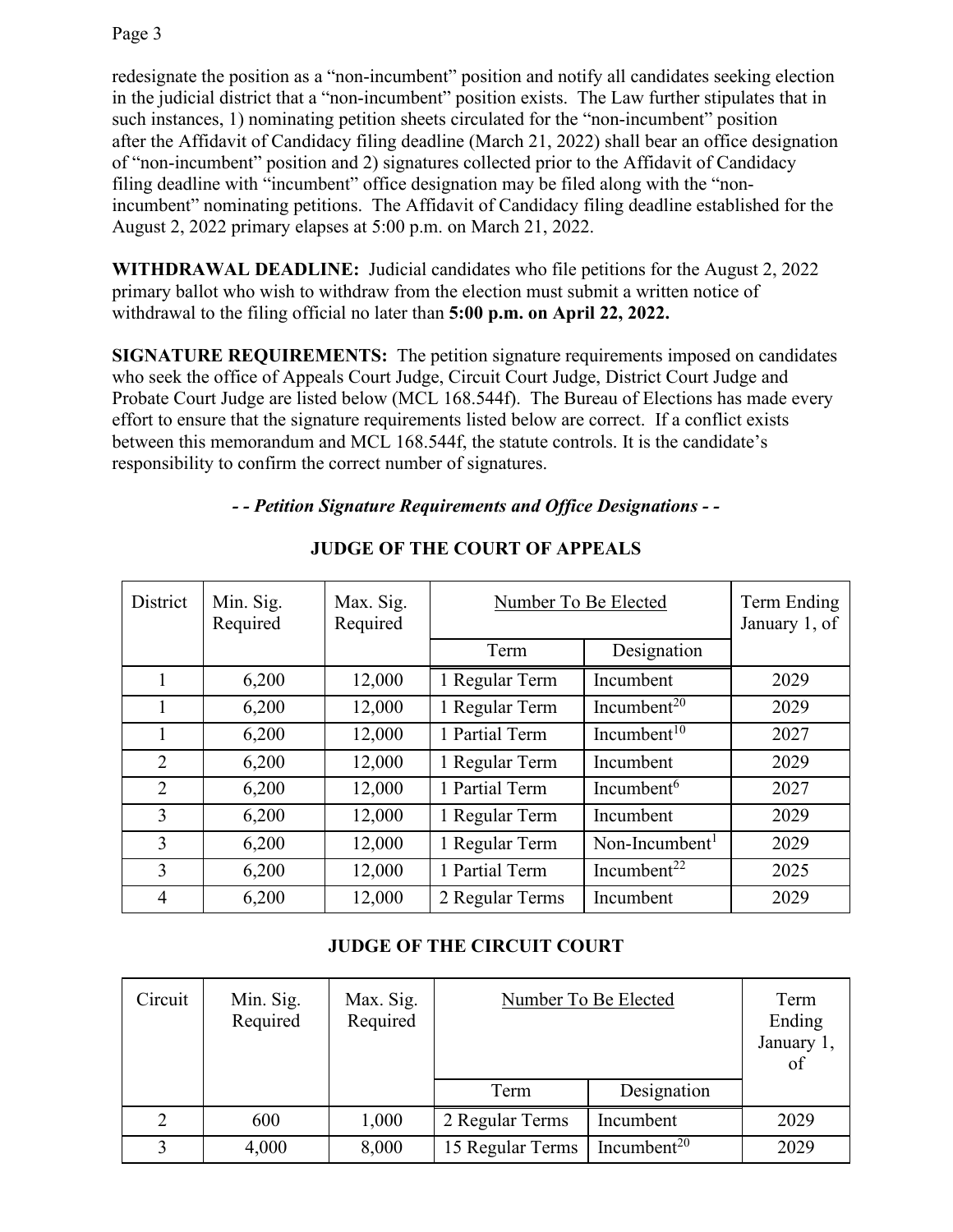| Circuit        | Min. Sig.<br>Required | Max. Sig.<br>Required | Number To Be Elected |                             | Term<br>Ending<br>January 1,<br>of |
|----------------|-----------------------|-----------------------|----------------------|-----------------------------|------------------------------------|
|                |                       |                       | Term                 | Designation                 |                                    |
| 3              | 4,000                 | 8,000                 | 5 Regular Terms      | Non-Incumbent <sup>1</sup>  | 2029                               |
| 3              | 4,000                 | 8,000                 | 1 Regular Term       | New Judgeship <sup>8</sup>  | 2029                               |
| $\overline{3}$ | 4,000                 | 8,000                 | 1 Partial Term       | Incumbent <sup>1122</sup>   | 2027                               |
| $\overline{4}$ | 600                   | 1,000                 | 2 Regular Terms      | Incumbent                   | 2029                               |
| 6              | 4,000                 | 8,000                 | 5 Regular Terms      | Incumbent                   | 2029                               |
| 6              | 4,000                 | 8,000                 | 1 Regular Term       | Non-Incumbent <sup>1</sup>  | 2029                               |
| 6              | 4,000                 | 8,000                 | 1 Partial Term       | Incumbent                   | 2025                               |
| 6              | 4,000                 | 8,000                 | 1 Partial Term       | Incumbent $8$               | 2027                               |
| $\overline{7}$ | 1,000                 | 2,000                 | 2 Regular Terms      | Incumbent                   | 2029                               |
| $\overline{7}$ | 1,000                 | 2,000                 | 1 Regular Term       | Non-Incumbent <sup>1</sup>  | 2029                               |
| 8              | 600                   | 1,000                 | 1 Regular Term       | Incumbent                   | 2029                               |
| 9              | 1,000                 | 2,000                 | 2 Regular Terms      | Non-Incumbent <sup>1</sup>  | 2029                               |
| 10             | 600                   | 1,000                 | 1 Regular Term       | Incumbent                   | 2029                               |
| 10             | 600                   | 1,000                 | 1 Regular Term       | Non-Incumbent <sup>4</sup>  | 2029                               |
| 13             | 600                   | 1,000                 | 1 Regular Term       | Non-Incumbent <sup>1</sup>  | 2029                               |
| 14             | 600                   | 1,000                 | 1 Regular Term       | Incumbent <sup>12</sup>     | 2029                               |
| 14             | 600                   | 1,000                 | 1 Regular Term       | Non-Incumbent <sup>1</sup>  | 2029                               |
| 14             | 600                   | 1,000                 | 8-Year Term          | New Judgeship <sup>9</sup>  | 2031                               |
| 16             | 2,000                 | 4,000                 | 5 Regular Terms      | Incumbent <sup>23</sup>     | 2029                               |
| 16             | 2,000                 | 4,000                 | 1 Partial Term       | Incumbent                   | 2025                               |
| 17             | 2,000                 | 4,000                 | 4 Regular Terms      | Incumbent                   | 2029                               |
| 18             | 600                   | 1,000                 | 1 Regular Term       | Non-Incumbent <sup>1</sup>  | 2029                               |
| 20             | 1,000                 | 2,000                 | 2 Regular Terms      | Incumbent                   | 2029                               |
| 20             | 1,000                 | 2,000                 | 8-Year Term          | New Judgeship <sup>3</sup>  | 2031                               |
| 21             | 200                   | 400                   | 1 Regular Term       | Incumbent                   | 2029                               |
| 22             | 1,000                 | 2,000                 | 1 Regular Term       | Non-Incumbent $1$           | 2029                               |
| 23             | 200                   | 400                   | 1 Regular Term       | Incumbent                   | 2029                               |
| 25             | 200                   | 400                   | 1 Regular Term       | New Judgeship <sup>2</sup>  | 2029                               |
| 29             | 600                   | 1,000                 | 1 Regular Term       | Incumbent                   | 2029                               |
| 30             | 1,000                 | 2,000                 | 1 Regular Term       | Incumbent                   | 2029                               |
| 30             | 1,000                 | 2,000                 | 1 Regular Term       | Non-Incumbent <sup>1</sup>  | 2029                               |
| 31             | 600                   | 1,000                 | 1 Regular Term       | Incumbent                   | 2029                               |
| 34             | 100                   | 200                   | 1 Regular Term       | Incumbent                   | 2029                               |
| 37             | 600                   | 1,000                 | 2 Regular Terms      | Incumbent                   | 2029                               |
| 38             | 600                   | 1,000                 | 1 Regular Term       | Non-Incumbent <sup>13</sup> | 2029                               |
| 40             | 400                   | 800                   | 1 Regular Term       | Non-Incumbent <sup>1</sup>  | 2029                               |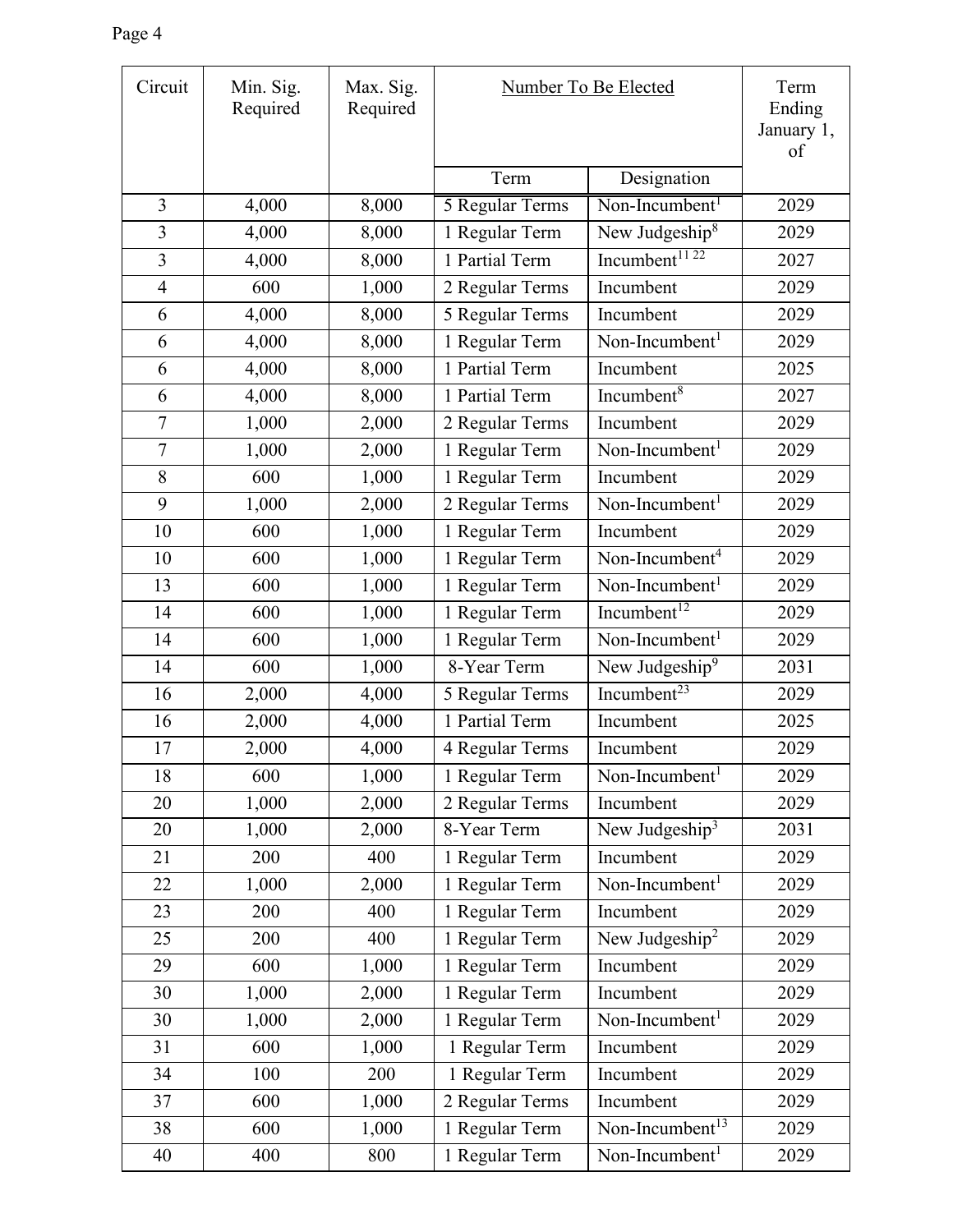| Circuit | Min. Sig.<br>Required | Max. Sig.<br>Required | Number To Be Elected |             | Term<br>Ending<br>January 1,<br>of |
|---------|-----------------------|-----------------------|----------------------|-------------|------------------------------------|
|         |                       |                       | Term                 | Designation |                                    |
| 41      | <b>200</b>            | 400                   | 1 Regular Term       | Incumbent   | 2029                               |
| 43      | 200                   | 400                   | 1 Regular Term       | Incumbent   | 2029                               |
| 44      | 600                   | 1,000                 | 1 Regular Term       | Incumbent   | 2029                               |
| 46      | 200                   | 400                   | 1 Regular Term       | Incumbent   | 2029                               |
| 47      | 100                   | 200                   | 1 Regular Term       | Incumbent   | 2029                               |
| 48      | 600                   | 1,000                 | 1 Regular Term       | Incumbent   | 2029                               |
| 53      | 100                   | 200                   | 1 Regular Term       | Incumbent   | 2029                               |
| 57      | 100                   | 200                   | 1 Partial Term       | Incumbent   | 2025                               |

# **JUDGE OF THE DISTRICT COURT**

| District       | Min. Sig.<br>Required | Max. Sig.<br>Required | Number To Be Elected |                             | Term Ending<br>January 1, of |
|----------------|-----------------------|-----------------------|----------------------|-----------------------------|------------------------------|
|                |                       |                       | Term                 | Designation                 |                              |
| $\mathbf{1}$   | 600                   | 1,000                 | 1 Regular Term       | Non-Incumbent <sup>1</sup>  | 2029                         |
| 2A             | 400                   | 800                   | 1 Regular Term       | Incumbent                   | 2029                         |
| 2A             | 400                   | 800                   | 1 Partial Term       | Incumbent $21$              | 2027                         |
| 5              | 600                   | 1,000                 | 1 Regular Term       | Incumbent                   | 2029                         |
| $\overline{5}$ | 600                   | 1,000                 | 1 Regular Term       | Non-Incumbent <sup>1</sup>  | 2029                         |
| $\overline{7}$ | 400                   | 800                   | 1 Regular Term       | Incumbent                   | 2029                         |
| 8              | 1,000                 | 2,000                 | 1 Regular Term       | Non-Incumbent <sup>1</sup>  | 2029                         |
| 8              | 1,000                 | 2,000                 | 1 Partial Term       | Incumbent                   | 2027                         |
| 8              | 1,000                 | 2,000                 | 1 Partial Term       | Incumbent                   | 2025                         |
| 10             | 600                   | 1,000                 | 1 Regular Term       | Incumbent                   | 2029                         |
| 12             | 600                   | 1,000                 | 1 Regular Term       | Incumbent <sup>21</sup>     | 2029                         |
| 14A            | 600                   | 1,000                 | 1 Regular Term       | Non-Incumbent <sup>17</sup> | 2029                         |
| 15             | 600                   | 1,000                 | 1 Regular Term       | Incumbent                   | 2029                         |
| 17             | 100                   | 200                   | 1 Regular Term       | Incumbent                   | 2029                         |
| 19             | 600                   | 1,000                 | 1 Regular Term       | Incumbent                   | 2029                         |
| 23             | 200                   | 400                   | 1 Partial Term       | Incumbent                   | 2025                         |
| 24             | 100                   | 200                   | 1 Regular Term       | Incumbent                   | 2029                         |
| 25             | 200                   | 400                   | 1 Regular Term       | Incumbent                   | 2029                         |
| 30             | 6                     | 20                    | 1 Regular Term       | Incumbent                   | 2029                         |
| 33             | 400                   | 800                   | 1 Regular Term       | Incumbent                   | 2029                         |
| 34             | 400                   | 800                   | 1 Regular Term       | Incumbent                   | 2029                         |

Page 5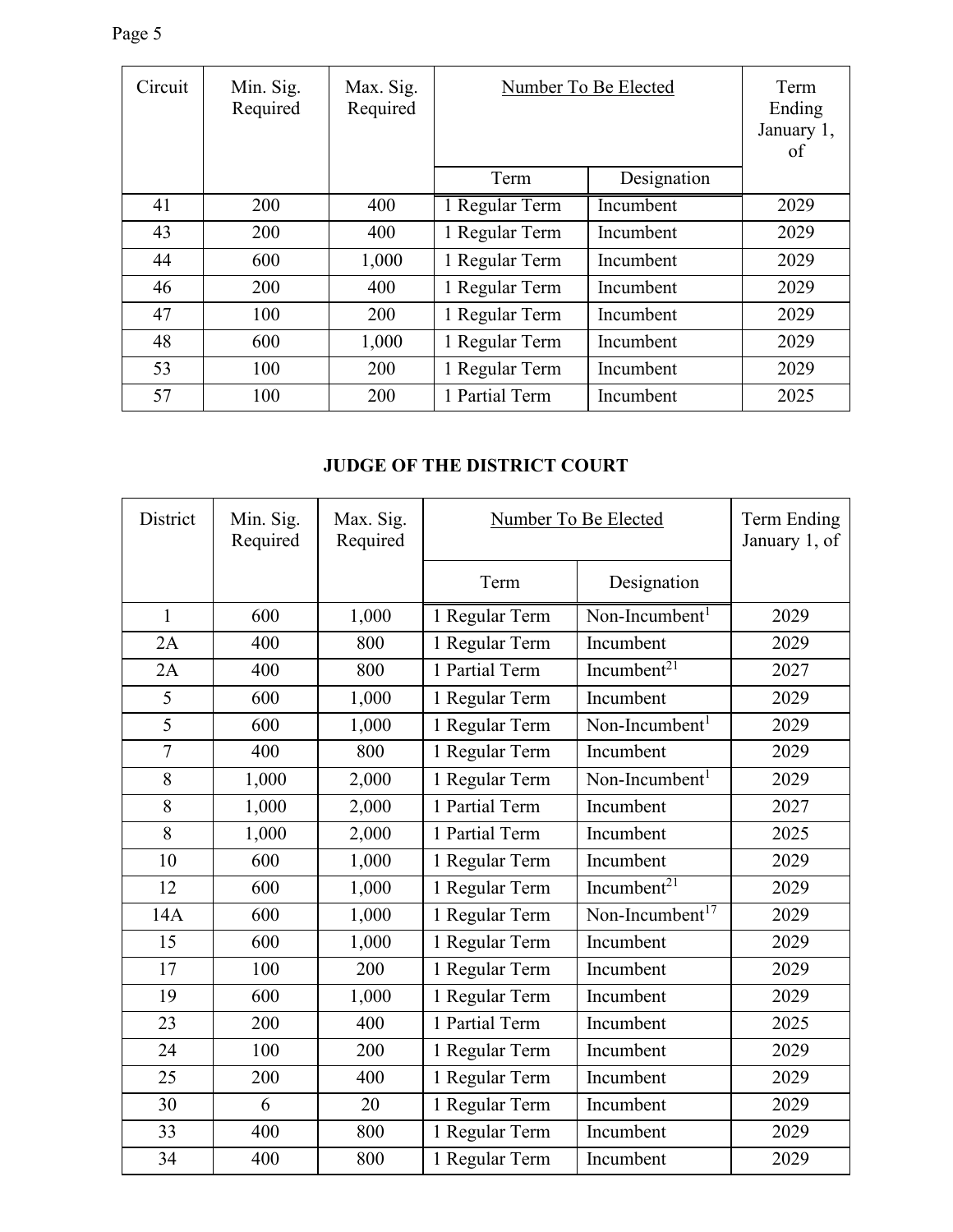r

| District | Min. Sig.<br>Required | Max. Sig.<br>Required | Number To Be Elected |                             | Term Ending<br>January 1, of |
|----------|-----------------------|-----------------------|----------------------|-----------------------------|------------------------------|
|          |                       |                       | Term                 | Designation                 |                              |
| 35       | 600                   | 1,000                 | 1 Regular Term       | Incumbent                   | 2029                         |
| 36       | 2,000                 | 4,000                 | 8 Regular Terms      | Incumbent <sup>22</sup>     | 2029                         |
| 36       | 2,000                 | 4,000                 | 1 Regular Term       | Non-Incumbent <sup>1</sup>  | 2029                         |
| 36       | 2,000                 | 4,000                 | 1 Partial Term       | Incumbent                   | 2025                         |
| 36       | 2,000                 | 4,000                 | 1 Partial Term       | Incumbent                   | 2027                         |
| 37       | 600                   | 1,000                 | 1 Regular Term       | Incumbent                   | 2029                         |
| 39       | 200                   | 400                   | 1 Regular Term       | Incumbent                   | 2029                         |
| 41A      | 1,000                 | 2,000                 | 1 Regular Term       | Incumbent                   | 2029                         |
| 41B      | 600                   | 1,000                 | 1 Regular Term       | Incumbent                   | 2029                         |
| 43       | 200                   | 400                   | 1 Regular Term       | Incumbent                   | 2029                         |
| 44       | 200                   | 400                   | 1 Regular Term       | Incumbent                   | 2029                         |
| 45       | 100                   | 200                   | 1 Regular Term       | Incumbent                   | 2029                         |
| 46       | 400                   | 800                   | 1 Regular Term       | Incumbent                   | 2029                         |
| 47       | 400                   | 800                   | 1 Regular Term       | Incumbent                   | 2029                         |
| 48       | 600                   | 1,000                 | 1 Regular Term       | Incumbent                   | 2029                         |
| $52 - 1$ | 1,000                 | 2,000                 | 1 Regular Term       | Incumbent                   | 2029                         |
| $52 - 2$ | 600                   | 1,000                 | 1 Regular Term       | Incumbent                   | 2029                         |
| $52 - 3$ | 1,000                 | 2,000                 | 1 Regular Term       | Incumbent                   | 2029                         |
| $52 - 4$ | 400                   | 800                   | 1 Regular Term       | Incumbent                   | 2029                         |
| 53       | 600                   | 1,000                 | 1 Regular Term       | Incumbent                   | 2029                         |
| 54A      | 600                   | 1,000                 | 2 Regular Terms      | Incumbent <sup>22</sup>     | 2029                         |
| 54B      | 100                   | 200                   | 1 Regular Term       | Non-Incumbent <sup>1</sup>  | 2029                         |
| 54B      | 100                   | 200                   | 1 Partial Term       | Incumbent                   | 2025                         |
| 55       | 600                   | 1,000                 | 1 Regular Term       | Incumbent                   | 2029                         |
| 56A      | 600                   | 1,000                 | 1 Regular Term       | Incumbent                   | 2029                         |
| 58       | 1,000                 | 2,000                 | 1 Regular Term       | Incumbent                   | 2029                         |
| 59       | 100                   | 200                   | 1 Regular Term       | Non-Incumbent <sup>18</sup> | 2029                         |
| 60       | 600                   | 1,000                 | 1 Regular Term       | Incumbent                   | 2029                         |
| 61       | 600                   | 1,000                 | 2 Regular Terms      | Incumbent <sup>22</sup>     | 2029                         |
| $67 - 2$ | 400                   | 800                   | 1 Regular Term       | Incumbent                   | 2029                         |
| $70-1$   | 200                   | 400                   | 1 Regular Term       | Incumbent                   | 2029                         |
| 72       | 600                   | 1,000                 | 1 Regular Term       | Incumbent                   | 2029                         |
| 74       | 600                   | 1,000                 | 1 Regular Term       | Incumbent                   | 2029                         |
| 82       | 100                   | 200                   | 1 Partial Term       | Incumbent $^{21}$           | 2027                         |
| 86       | 600                   | 1,000                 | 1 Regular Term       | Incumbent                   | 2029                         |
| 96       | 200                   | 400                   | 1 Regular Term       | Incumbent                   | 2029                         |